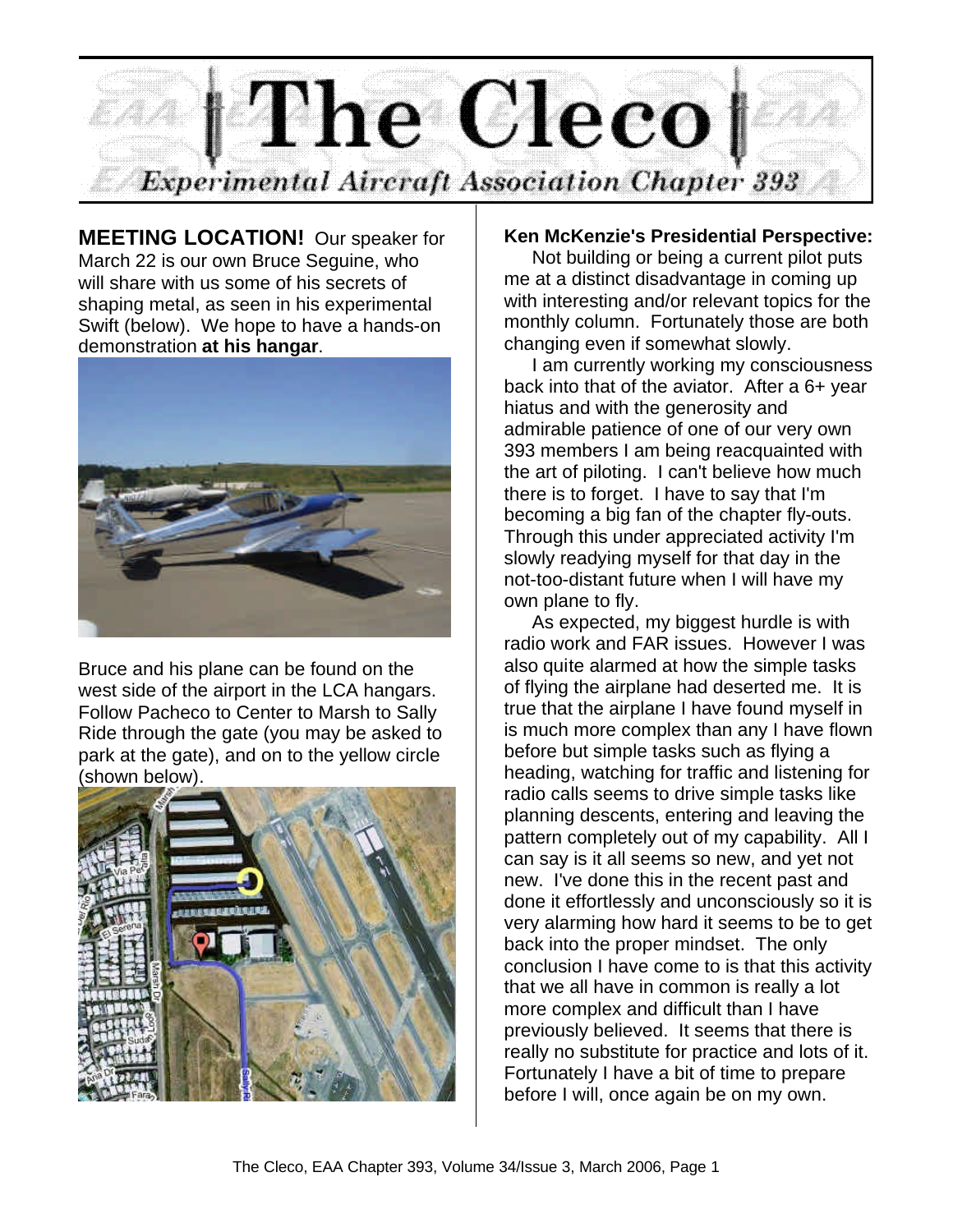#### **EAA 393 General Meeting** February 22, 2006

President Ken McKenzie welcomed members and guests.

Ken has received a call from Bob Hass in Caltrans, who is in charge of the Retirement ceremonies for the Carquinez bridge span. When the span was opened, Lindberg had just landed in Paris, and the opening was ignored by the media. Bob would like to enlist some antique airplanes to fly by during the ceremony. The ceremony is scheduled for March 17. Ken and the members came up with several suggestions for Bob.

Harvard Holmes announced that the fly out destination was Harris Ranch.

Ken McKenzie noted that Sportair is holding an Aircraft Builders Workshop in Watsonville on March 18-19, and he highly recommends it.

**Our speaker was Bob Comyn** who is building a Lancair IV-P at Gnoss field. He started construction in January 2001 and began considering an all-electric instrumentation system. At the time, the Lancair Mail List participants were negative about the prospects for an all-electric system. Much has changed since then, with many new airplanes using all electric systems, such as the Columbia, Cirrus and even Cessna.

For IFR flight, the FAA emphasizes the availability of multiple power sources. With an electric system, you get equal functionality with the possibility of getting all instruments restored after a failure using redundant electrical power. The reliability of B&C standby alternators is superb, with a failure rate of 1 in 100,000. The MTBF for glass instruments is about 10,000. They have random failures, but they don't wear out. The light source for the backlight may be a weak link.

Bob presented example circuit configurations for single and dual alternators with single and dual batteries from Bob Nuckolls book.

http://www.aeroelectric.com/. Bob decided that he needed at least a second alternator and possibly an extra battery. The weight would be approximately the same as a vacuum system, and the maintenance would be considerably less.

Comparing the cost of an electric system with traditional systems, the electric instruments are more expensive. But if you use an integrated system, such as the Dynon D10A, which combines multiple instruments in one display, including the ASI, the Altimeter, etc., the whole panel is cheaper.

Configuring the electrical buses is complicated. Bob Nuckolls does not recommend an avionics bus, but Chelton does not agree. Essential bus items would be panel flood lights, navigation radio, turn coordinator and transponder; Bob would add a communications radio to this list. Together these would be under 3 Amps.

Bob discussed the use of a battery bus, typically a bus on the battery to power clocks, and items needed even while the main bus is off, like luggage compartment lights. Bob decided to use self-contained batteries in his luggage compartment lights.

With a dual alternator, dual battery configuration, a cross feed connector is needed.

Bob decided to use the GAMI supplenator http://www.gami.com/supplenator.html alternator and electronic load management system (about \$3,000). The supplenator includes a self-excited alternator (with a permanent magnet), and a load shedding controller. The load shedding controller will manage three buses A, B, C, sense overload and drop bus A and the B as required to keep the load within limits with a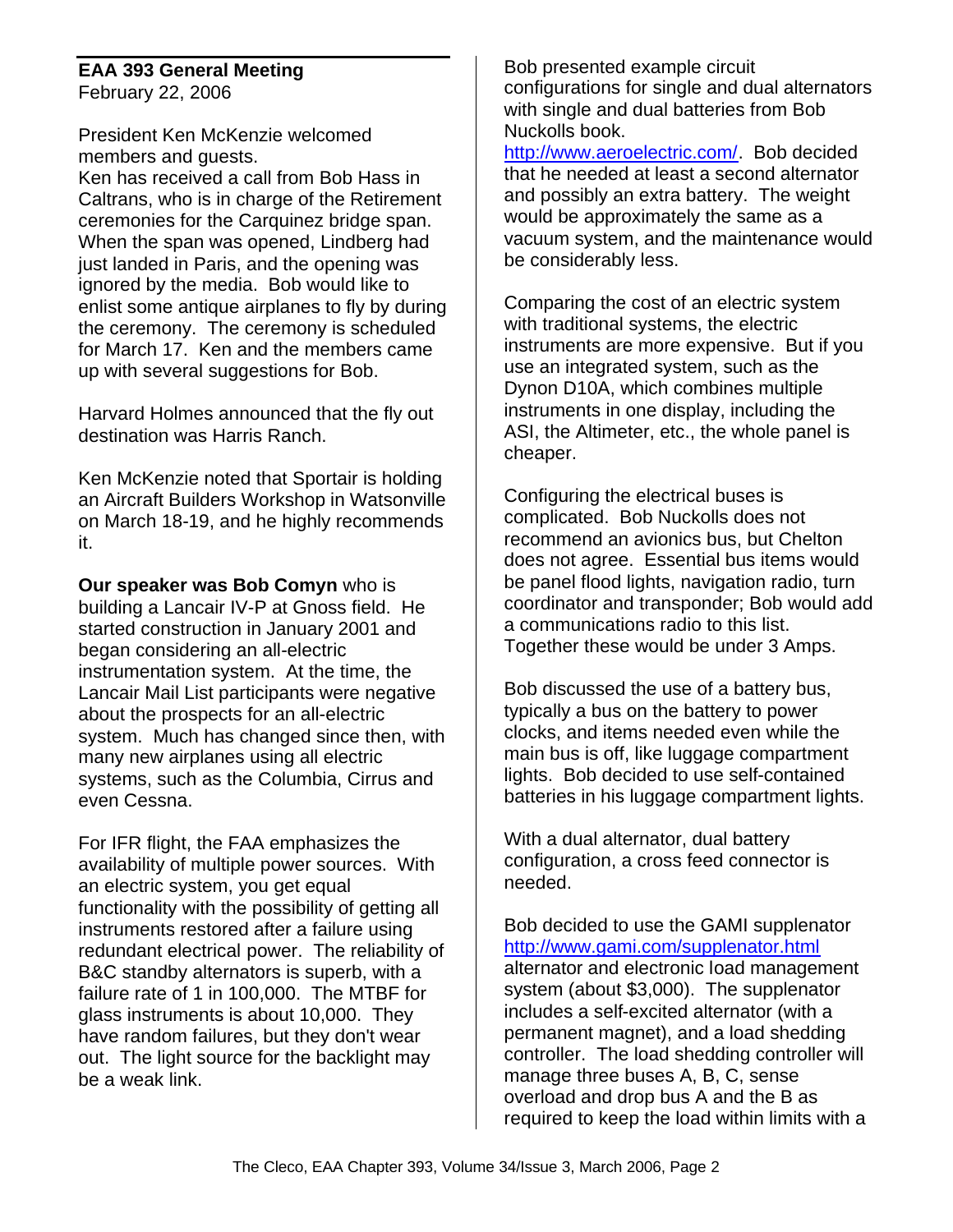failed alternator. He has one battery and two alternators. Bob recommends sizing the primary alternator at 150% of the continuous load and the secondary at 100% of the essential bus load.

Bob's panel includes a 2 screen Chelton, a Dynon (for backup), audio panel, Garmin 530 and 430, transponder, TruTrak autopilot, Grand Rapids engine analyzer, cockpit altimeter and pressure controller, angle of attack, a CDI (from the 530), and a CO detector.

### **Introductions/Progress Reports**

Ken McKenzie: Glastar -- Ken and Linda are converting their family room into a workshop and got the compressed air line installed.

Harvard and Sara Holmes are working on the hydraulics on their Lancair IV-P.

Pete Mitchell and Don Baldwin are working on a Sonex. They are on their second canopy and have not cracked this one. They will pull the fuel tank to install a fuel indicator.

Ernst Freitag has an RV-8 that is  $3\frac{1}{2}$  years old. He is working on an RV-10 and he has finished the tail section. It goes together very quickly.

Peter Degl'Innocenti is working on a replica P-40. He has finally gotten the gear under control after a set back.

Scot Stambaugh has a flying F1 Rocket. He recently did an owner-assisted annual on his Cessna 310.

Ron Robinson has a Glasair I RG with 1150 hours on it. He is working to get used to more economical power settings.

Fred Egli has a Lancair IV. He just finished the annual (about 1 month). The plane is very easy on maintenance.

#### **Help them move! Saturday, Mar 25**

Ken McKenzie's Glastar wing jig, wing & tail are arriving and assistance is needed to unload it. Anyone interested in helping should contact Ken at 283-3119

## **EAA 393 Board Meeting**

March 2, 2006

Attending: Ken McKenzie, Scot Stambaugh, Louis Goodell, Peter Degl'Innocenti, Guy Jones, Harvard Holmes

The Cleco was reviewed and several suggestions for improvement were made.

Ken would like to see more articles on homebuilding. He will call Ray Nilson to see if he can interview Ray and write about what Ray is doing. Other interview subjects would be Ernst Freitag, Bill Call, etc. Harvard has some material on his Builders Workshop time in Redmond which he will include as space permits.

Ken would like to see the Cleco have adequate content to stay at 8 pages.

We need a tech tips article -- Bruce has put G sensors on his engine to monitor vibration and he has also used manometers to measure cooling airflow. An interviewer is needed for these topics.

Ken would like to see the member's projects updated on the web. Scot will help with the pictures.

How much web space are we using? [128 MB - editor].

No speaker has yet been chosen for April. A PA system would be desirable to help the speakers be heard.

Chapter cash flows were discussed. Additional income could come from selling hot dogs at Golden West. Additional expenses could be incurred for 1) a PA system; 2) expenses associated with speakers for our meetings, 3) sending Young Eagles to the EAA Air Academy.

The email announcing the Cleco should ask recipients if they wish to forego the paper copy.

**Treasurer's Report** as of Mar. 7, 2006 Savings: \$2618.69 Checking: \$1935.72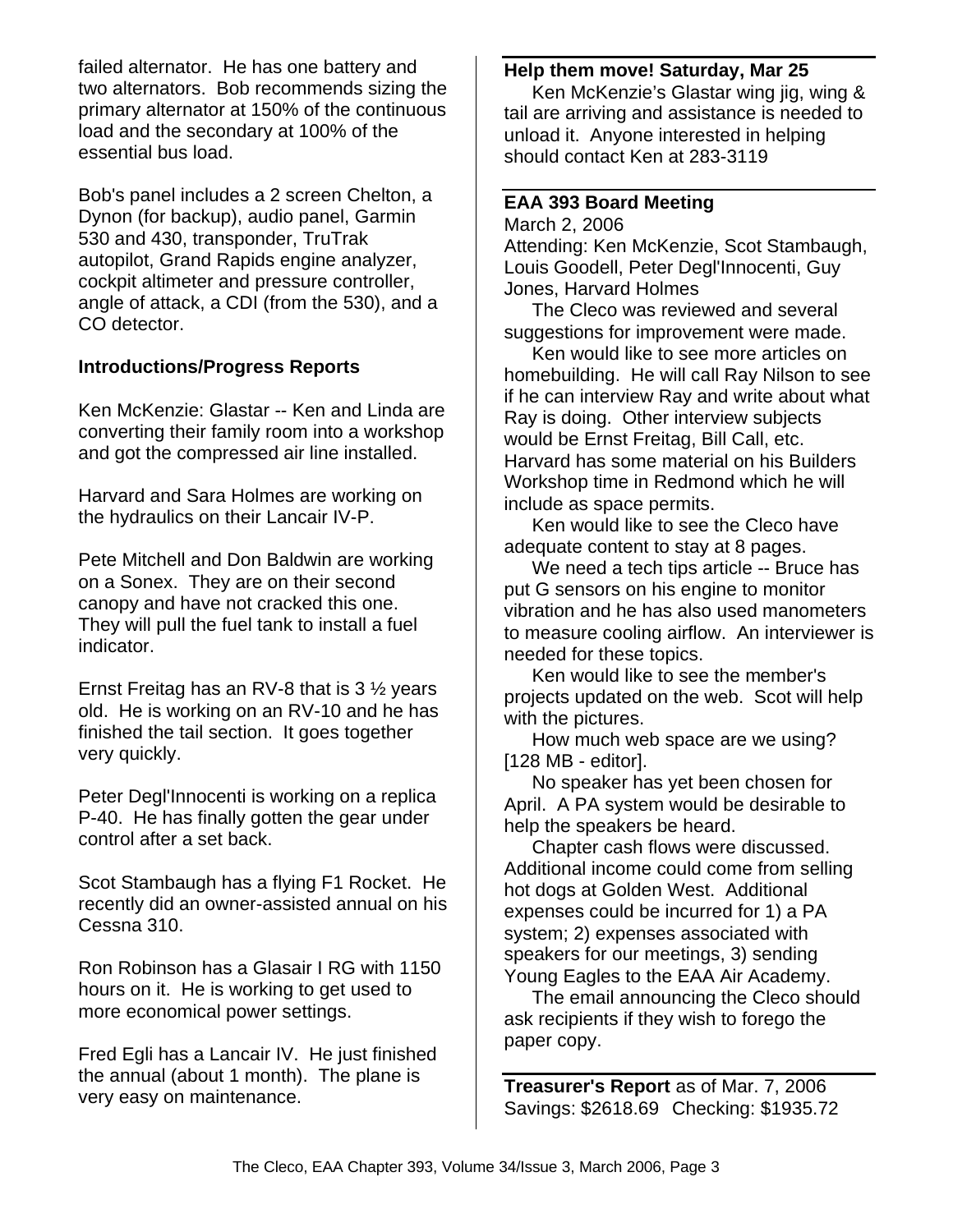## **EAA 393 Senior Fly Out**

February 22, 2006

The Seniors, those who don't work (as much as they used to), have impromptu fly outs on their own schedule. Bob Belshe took Fred Egli, and Ron Robinson took Harvard Holmes up to Lampson.



Bob Belshe's Lancair 235/320 Ron Robinson's Glasair I RG



# **EAA 393 Fly Out**

On February 25<sup>th</sup>, the Chapter went down to Harris Ranch.





Ron nails the final approach. Harry Heckman's Lancair with



Rob Hadley



Harvard Holmes brought Ken and Linda McKenzie



Ron Robinson brought Tom Howard

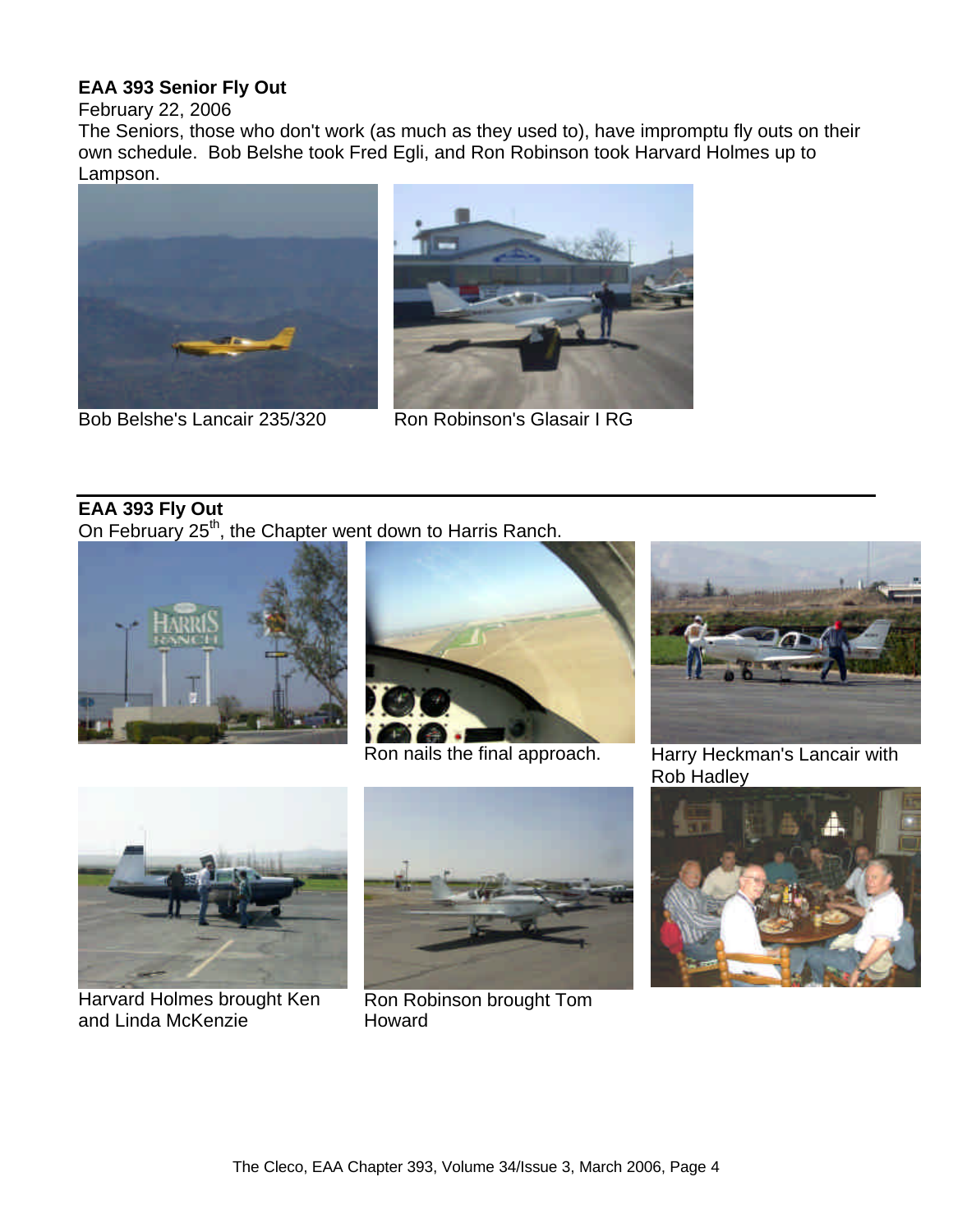### **The Radar Screen**

# **EAA Aircraft Builders' Workshop**

March 18-19; Watsonville, CA http://www.sportair.com/

### **Buchanan Master Plan Meeting**

March 22, 2006 7 PM; Crowne Plaza Hotel

Buchanan Field is in the midst of updating its master plan. An updated Master Plan is an FAA requirement to obtain airport improvement funds. We are now in the middle of this master planning process, conducted by The Barnard Dunkelberg & Company Team.

http://www.buchananfieldbyronairports.org/ccrMPupdates/ccrMasterPl anUpdates.htm

## **Safety Seminar**

March 23, 2006 at 7:00 PM Contra Costa Water District 1331 Concord Ave, Concord, CA 94524

"Aeronautical Little Known Facts" Topic: Comprehensive review of GPS procedures, TFR's, Runway procedures, Airspace, aeronautical chart symbols, airport data, what's new

Safety presentation synopsis: Aeronautical charts and publications contain a wealth of information. Some of that information has never been taught, or has been taught and quickly forgotten. Understanding chart information can save time, money and sometimes lives. To view further details and to register for this event, click here: http://www.faasafety.gov/SPANS/event\_deta ils.aspx?eid=9732

## **EAA B-17**

The EAA's B-17 will be at Hayward May 5-7. http://www.b17.org/tour/

### **Collings Foundation**

Pat Peters previously announced that the Collings Foundation http://www.collingsfoundation.org/menu.htm would be coming to CCR, at Pacific States Aviation, on May 22 to  $24^{\text{th}}$ . [The web page indicates Hayward?? - ed.]

#### **Airport Development around MDPA**

A report from the MDPA mailing list:

The Board meeting to discuss the proposed 9 acre development that our clubhouse sits on was held on Tuesday. Before anything got started the item got moved from the consent calendar to a discussion item. In the discussion phase Supervisor De Saulnier asked that the entire proposal be moved to the aviation committee for hearings and report back to the Board in 60 days. MDPA members Russ Roe, Dave Evans, Richard Roberts and Vince Siebern made short statements and several others spoke. Everyone agreed the development is needed and will benefit the airport. The only question is who will build the project. The full Board voted to move the item to the Aviation Committee and they would report back in 60 days.

This gives everyone, including MDPA, a chance to review the proposals and decide which one best protects us. Right now it looks like the local developer, AP, has the best interest of MDPA covered.

We will keep you informed as this and other developments that affect us are acted on. In the near future we will ask you to attend the Aviation Committee meetings and present your views to the Committee. I want to thank all of you that send e-mails to the Supervisors. Public support does help.

See you next Friday, March 17th, for corn beef and cabbage at the MDPA dinner. Don't forget to wear your green. Vince Siebern

### **Hayward Air Race**

May 18-20, 2006; Hayward to Laughlin, NV http://www.hwdairrace.org/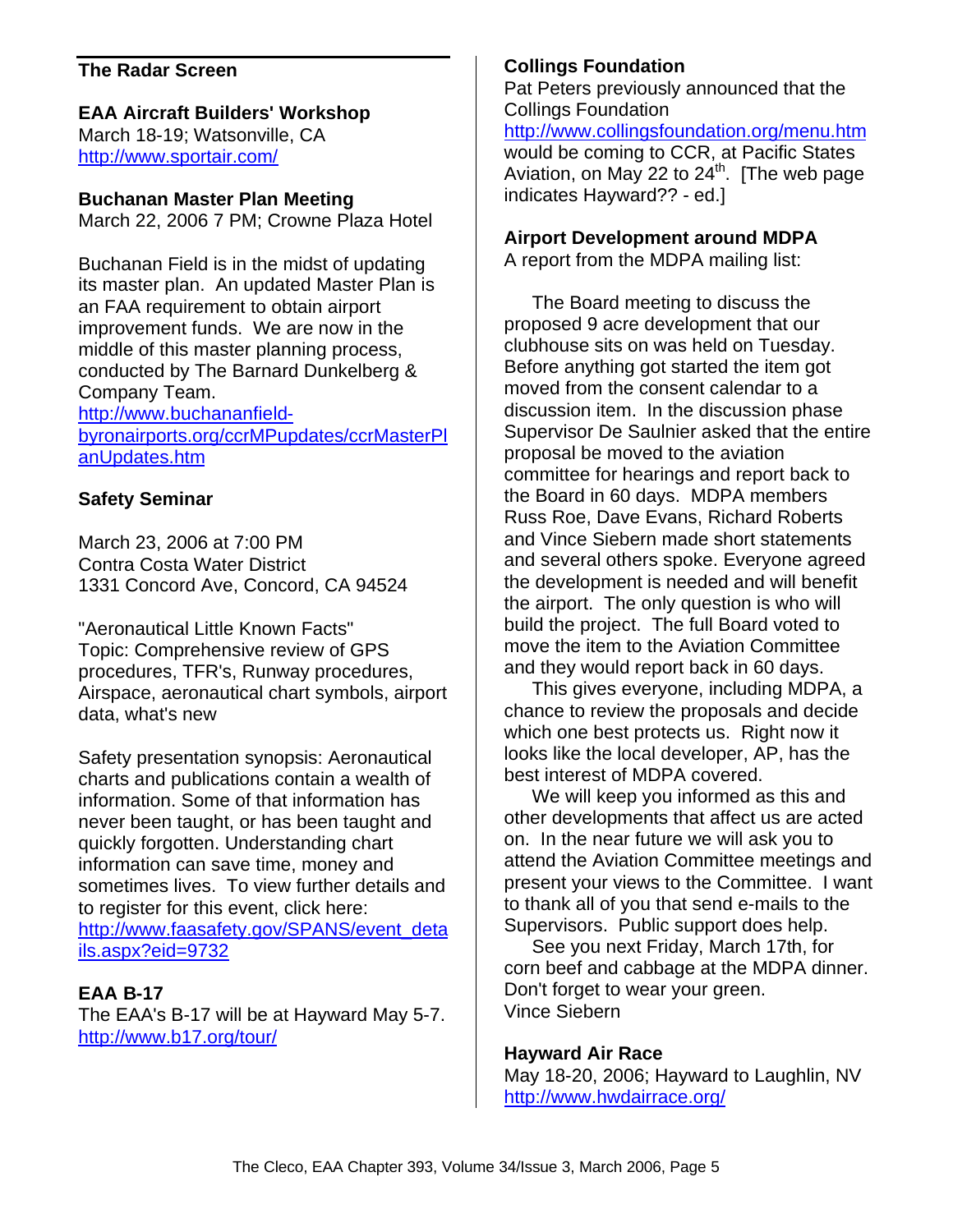The  $2^{nd}$  in a series of articles on projects under construction by 393 members and/or Buchanan residents.

### **Harvard & Sara Holmes build a Lancair**

Can a 60-year-old private pilot find happiness building a Lancair IV-P?

It was inescapable, I just didn't see it coming -- becoming a pilot, that is. My earliest memories are of a wrecked Piper Cub fuselage in the backyard and a Link Trainer in the garage. But a divorce meant that I didn't see that much of my dad, who was a structural engineer for North American Aviation during WW II. Around ten, there were several flights in an Ercoupe, including a night taxi where I taxied the plane as my dad walked ahead with a flashlight. For a time, my mother illustrated aircraft construction for Douglas Aircraft in Santa Monica. Fast forward through college (Computer Science), kids, work, and a second marriage. Then, at 17, my eldest daughter said she would like to fly airplanes! She gave me my first small airplane ride in over 20 years! She "liked talking on the radio." After college, she became an Air Traffic Controller for Oakland Center. In the early '90s, with the kids gone, my wife Sara gave me a radio controlled glider kit one Christmas. Great fun, but in 1996, my wife said I should try real airplanes so she could go along.

In 1997, the day after Thanksgiving, I passed my check ride in a Citabria and gave Sara a ride a couple weeks later. We rented for a few flights, but we felt constrained by scheduling issues. My sister's husband had resumed flying after a long hiatus, so we bought a 1966 Mooney M20E in partnership with him. As a student pilot, I had joined the local EAA chapter and gotten rides with other members. I knew right away that I wanted to build my own airplane, but I also knew that I wouldn't have time for this until I retired.

Several factors influenced the choice of airplane: We used our Mooney for long distance trips, so a traveling airplane was desired rather than a fun flier. I was a novice at building, so the airplane had to be popular, with local examples and assistance available, and from a financially stable supplier, for parts and ongoing support. We had ridden in Glasairs, Lancairs (235s and IV), RV-6As and others. None of them seemed to have any bad handling characteristics. The RVs were most popular in the local area, with Glasairs and Lancairs close behind. With Glasair having financial difficulties, the choice boiled down to an RV or a Lancair. Sara wanted a four seat airplane as we always filled 2 seats and often 3 or 4 in our Mooney, so that put the Lancair ES and IV in the lead. I was happy with retractable landing gear from our Mooney experience, and I liked the performance advantage of retracted gear. The composite planes had smooth sweeping curves that were attractive, while the added weight of composite aircraft was a negative. The pressurization option on the Lancair IV-P was attractive, as I like to fly high, yet Sara is somewhat affected by pressure changes as we climb and descend. I checked with insurance companies and found that with a little work, I would be insurable. (Since I purchased the aircraft kit, insurance has become more difficult, due to a poor accident record in Lancairs.) While deciding what aircraft to build, I also looked at resale value and decided that Lancairs were no worse than most others, and the Lancair IVs might be a little better.

At work, my pension plan has incentives to work until age 60. So, a year before that, I made the down payment on a Lancair IV-P to lock in the price and builders' workshop schedule. My last day at work would be April 7, 2004. On April 8, we packed the car, and on April 9 we drove from Berkeley up to Redmond, Oregon to start 4 weeks of builders' workshop at the Lancair factory.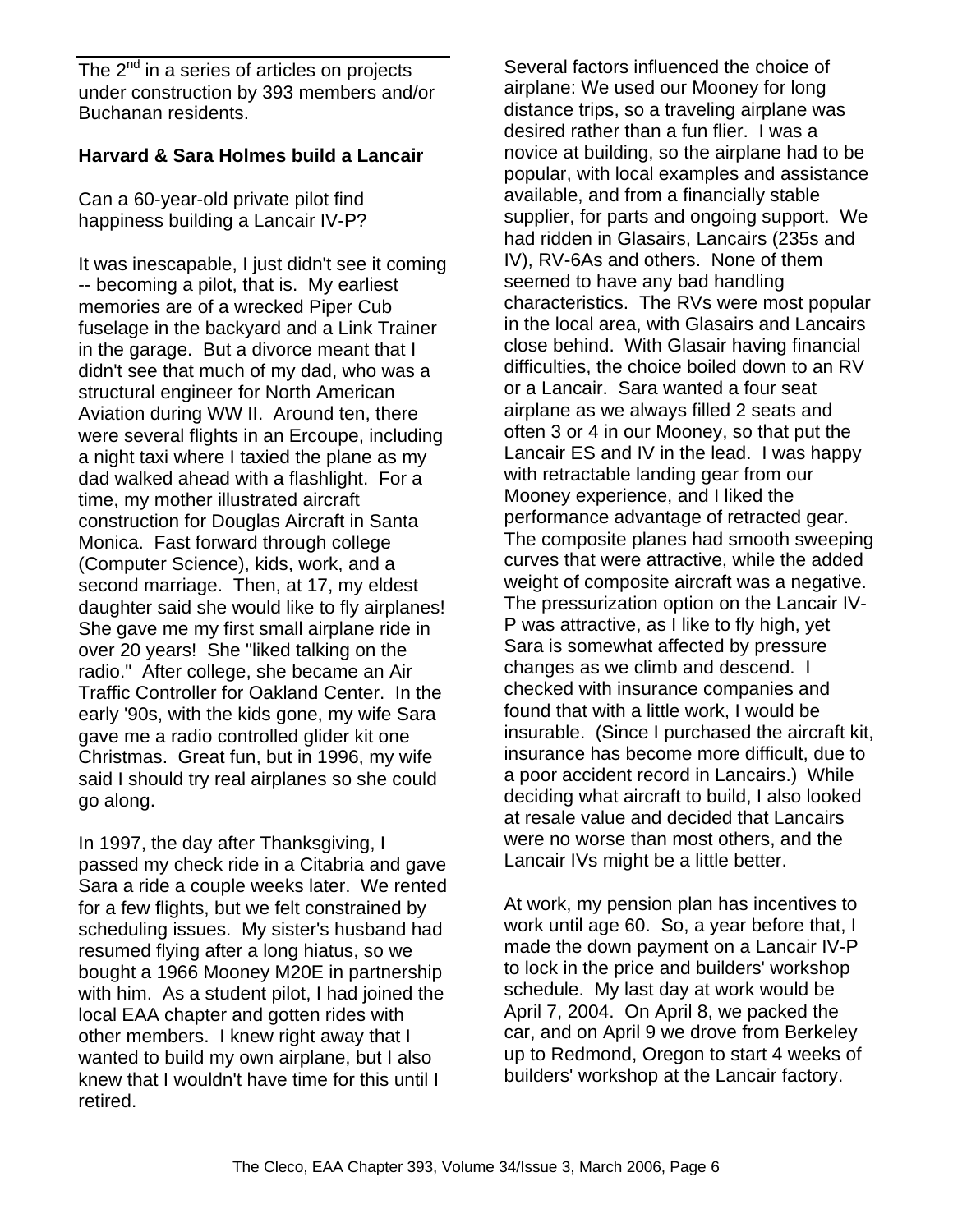Lancair wasted no time with us. The first morning was spent on basic safety reviews and then we were assigned to Kerry Dowling, the technician who would be our instructor, mentor, coach, helper, and constant companion for the next four weeks. Then we were given a dozen or so large boxes full of airframe parts -- nuts, bolts, clamps, tubing, rod ends, hydraulic pumps, and so on, all the way to paper cups and tongue depressors for mixing epoxy. Sara became the parts specialist and went through the inventory with Lancair staff, while I jumped right into building.

The Fastbuild Kit includes all of the parts and materials needed to build the airframe. Then you add the engine, avionics, upholstery and paint. The composite pieces of the kit are molded in the Philippines to save labor costs. Then the kit is partially assembled to the point that the critical wingfuselage junction can be assembled and aligned. This results in a fuselage that has most of the bulkheads, the wing mounting shear webs, and the landing gear sub-frame installed. The wings have the spars and ribs molded together and the upper wing skin glued on to give rigidity to the wing assembly.

### **WEEK ONE**

The first week in the builders' workshop is spent "closing" the horizontal stabilizer and elevators, completing the wings plus some work on flight controls.



Here is Harvard applying epoxy mixed with flox (chopped cotton) to the spar caps for the horizontal stabilizer. He soon learned to wear his sleeves long to keep the epoxy off his skin.

We ordered the optional speed brakes and these had to be installed before the bottom skin could be glued to the wing. This is a typical construction sequence.



A rectangular hole has been cut in the wing, and the rectangular cover plate for the speed brake was fitted in the hole and temporarily glued flush with the outer skin surface. Then the wing skin is reinforced from the inside with epoxy and flox. Then the cover plate is used to locate holes for the attachment screws. Behind these holes, nut plates are installed, using countersunk rivets to hold the nut plates to the inside of the skin. After the mounting for the top plate of each speed brake is done, then the bottom of the speed brake is anchored to the bottom skin of the wing with a reinforcing pocket. The speed brake box is installed in the top skin, the anchoring pocket is put on the bottom of the box, epoxy and flox are put on the bottom of the pocket, and the bottom skin is put in place under the wing to allow the epoxy and flox to glue the pocket to the bottom wing skin in the correct alignment. *[To Be Continued…]*